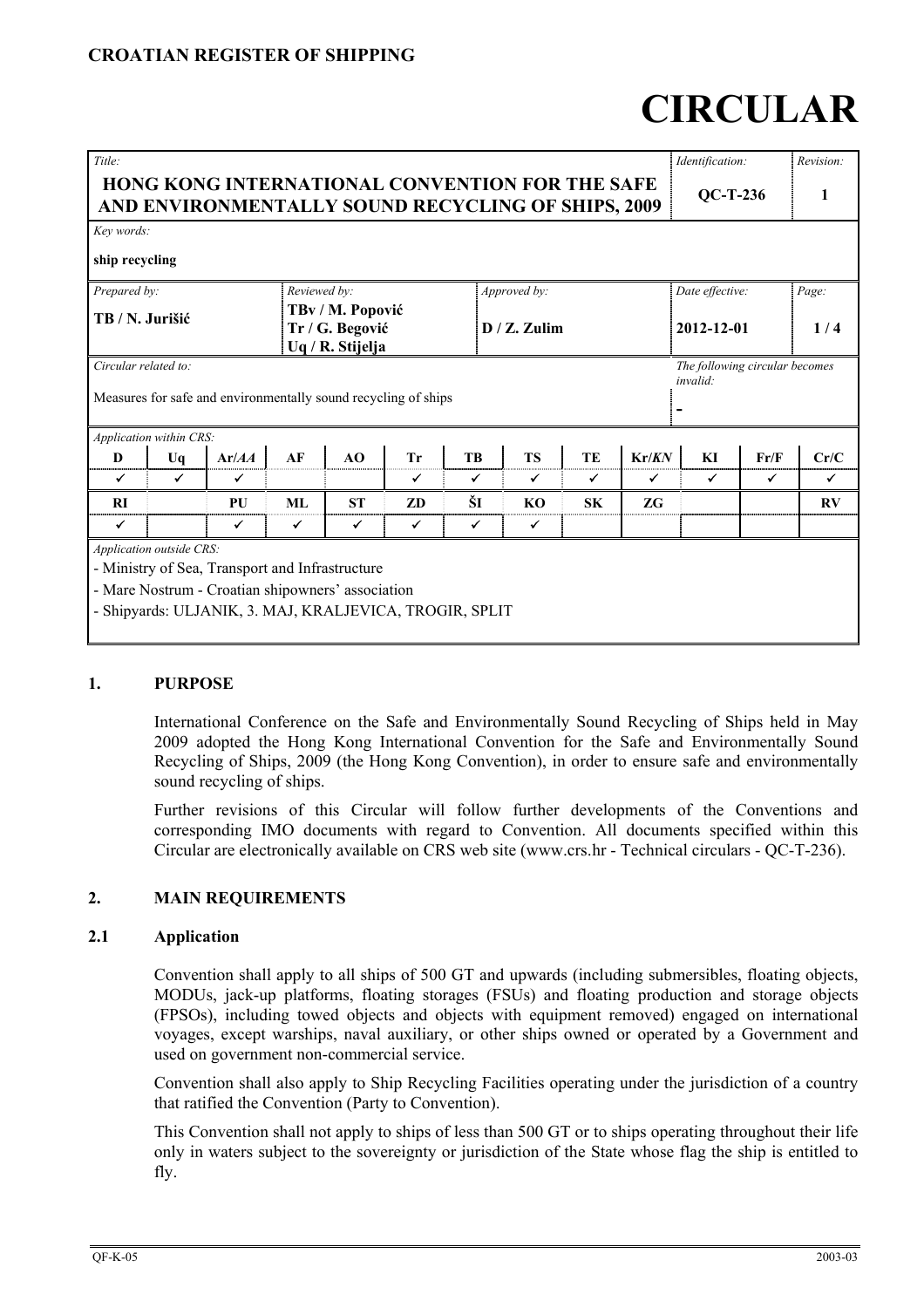| Revision | Title:                                                                                                       | Page. | <i>Identification.</i> |
|----------|--------------------------------------------------------------------------------------------------------------|-------|------------------------|
|          | <b>HONG KONG INTERNATIONAL CONVENTION FOR THE SAFE</b><br>AND ENVIRONMENTALLY SOUND RECYCLING OF SHIPS, 2009 |       | OC-T-236               |

However, each Party shall, for ships on which Convention is not applicable, ensure by the adoption of appropriate measures not impairing operations or operational capabilities of such ships owned or operated by it, that such ships act in a manner consistent with this Convention, so far as is reasonable and practicable.

## **2.2 International Certificate on Inventory of Hazardous Materials and International Ready for Recycling Certificate**

All ships, to which Convention applies, shall have International Certificate on Inventory of Hazardous materials, supplemented by Part I of the Inventory of Hazardous Materials, which shall be kept up to date (changes in structure and/or equipment).

Ship shall be surveyed, and International Ready for Recycling Certificate shall be issued before the ship commences voyage to ship recycling facility. International Ready for Recycling Certificate shall be supplemented by the Inventory of Hazardous Materials (above mentioned Part I, supplemented with Part II - Operationally generated waste and Part III – Stores) and the Ship Recycling Plan.

Ship Recycling Facility shall submit to it's Administration or authorized organization Ship Recycling Plan for approval.

## **2.3 Technical requirements for materials installed in ship**

Following technical requirements shall be applied, depending whether ship is newbuilding or existing ship.

Newbuildings shall, before entering in service, have on board International Certificate on Inventory of Hazardous materials, supplemented by Part I of the Inventory of Hazardous Materials approved by Administration (or Recognized Organization on behalf of Administration), which confirms that installed materials are in compliance with requirements of the Convention, i.e. that hazardous materials (specified in Appendix 1 and Appendix 2 to the Convention) are specified and that their quantity is within prescribed allowable limits. The conformity of installed materials shall be ascertained by reference to the collected "Supplier's Declaration of Conformity" and the related "Material Declarations" collected from suppliers.

Existing ships shall have on board International Certificate on Inventory of Hazardous materials, supplemented by Part I of the Inventory of Hazardous Materials approved by Administration (or Recognized Organization on behalf of Administration), which identifies installed hazardous materials specified in Appendix 1 to the Convention and, as far as practicable, hazardous materials specified in Appendix 2 to the Convention.

For each installation of new equipment (overhaul, repair, etc.) "new" requirements apply.

#### **2.4 Surveys and certification**

Ships specified in 1 shall be surveyed. International Certificate on Inventory of Hazardous Materials shall be issued/endorsed upon completion of survey.

Final survey shall be performed before the recycling is started. International Ready for Recycling Certificate shall be issued upon completion of final survey.

## **2.5 Entering into force**

Convention shall enter into force 24 months after the date on which the following conditions are met:

.1 not less than 15 States have either signed it without reservation as to ratification, acceptance or approval, or have deposited the requisite instrument of ratification, acceptance, approval or accession in accordance with Article 16 of the Convention;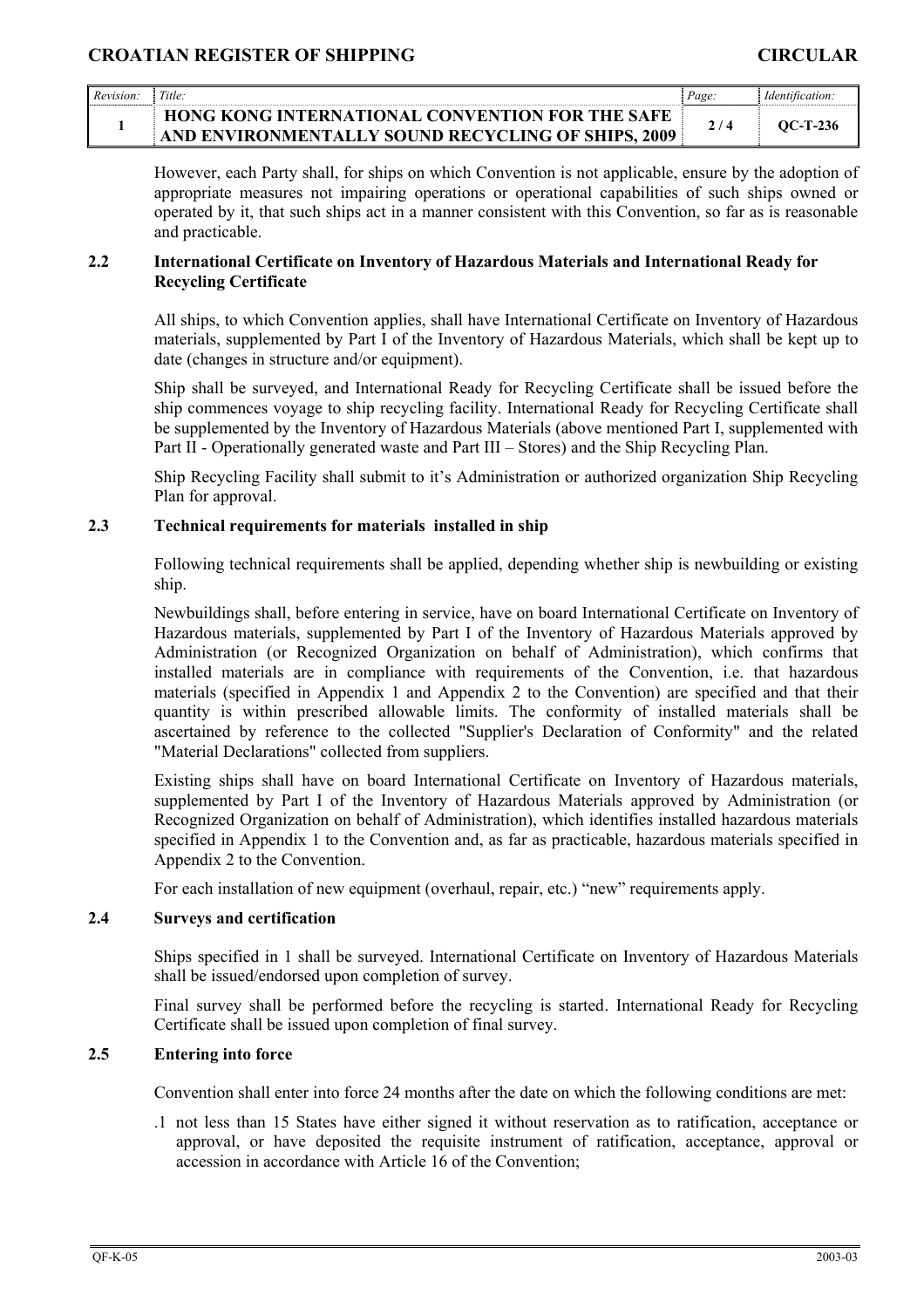| Revision. | Title:                                                                                                       | Page. |          |
|-----------|--------------------------------------------------------------------------------------------------------------|-------|----------|
|           | <b>HONG KONG INTERNATIONAL CONVENTION FOR THE SAFE</b><br>AND ENVIRONMENTALLY SOUND RECYCLING OF SHIPS, 2009 |       | OC-T-236 |

.2 the combined merchant fleets of the States mentioned in paragraph 1.1 constitute not less than 40 per cent of the gross tonnage of the world's merchant shipping;

and

.3 the combined maximum annual ship recycling volume of the States mentioned in 2.5.1 during the preceding 10 years constitutes not less than 3 per cent of the gross tonnage of the combined merchant shipping of the same States.

Existing ships shall comply with the Convention not later than 5 years after the entry into force of the Convention, or before going for recycling if this is earlier, taking into account the guidelines developed by the IMO.

## **3. IMO DOCUMENTS RELEVANT FOR APPLICATION OF THE CONVENTION**

#### **3.1 Basic documents**

- ♦ **SR/CONF/45** contains text of the Convention
- ♦ **SR/CONF/46** contains Final act of the Convention

#### **3.2 Guidelines for application of particular requirements of the Convention**

The following Guidelines are adopted by IMO in order to prescribe means of application of particular requirements of the Convention.

| <b>Guidelines</b>                                                                                                                                                 | Reference to<br>Article/Regulatio<br>n of the<br>Convention | Adopted by<br>resolution | <b>Note</b>                                                                                                                                      |
|-------------------------------------------------------------------------------------------------------------------------------------------------------------------|-------------------------------------------------------------|--------------------------|--------------------------------------------------------------------------------------------------------------------------------------------------|
| 2011<br><b>GUIDELINES</b><br><b>FOR</b><br><b>THE</b><br><b>DEVELOPMENT</b><br>OF<br><b>THE</b><br><b>HAZARDOUS</b><br><b>INVENTORY</b><br>OF<br><b>MATERIALS</b> | Regulation 5                                                | MEPC.197(62)             | Res. MEPC.197(62)<br>replaced<br>Res.MEPC.179(59)                                                                                                |
| 2012 GUIDELINES FOR THE<br><b>SURVEY AND CERTIFICATION OF</b><br>SHIPS UNDER THE HONG KONG<br><b>CONVENTION</b>                                                   | Regulations 10,<br>11, 12, 13, 14                           | MEPC.222(64)             |                                                                                                                                                  |
| 2012 GUIDELINES FOR THE<br><b>INSPECTION OF SHIPS UNDER</b><br>THE HONG KONG CONVENTION                                                                           | Regulations 4, 5,<br>10                                     | MEPC.223(64)             | Port State inspections                                                                                                                           |
| <b>2012 GUIDELINES FOR THE</b><br><b>AUTHORIZATION OF SHIP</b><br><b>RECYCLING FACILITIES</b>                                                                     | Regulation 16                                               | MEPC.211(63)             | Relevant for the State on<br>whose teritory is Ship<br>Recycling facility                                                                        |
| 2012 GUIDELINES FOR SAFE AND<br>ENVIRONMENTALLY SOUND<br><b>SHIP RECYCLING</b>                                                                                    | Regulations 19,<br>20                                       | MEPC.210(63)             | Relevant for the Ship<br>Recycling facility                                                                                                      |
| 2011 GUIDELINES FOR THE<br>DEVELOPMENT OF THE SHIP<br><b>RECYCLING PLAN</b>                                                                                       | Regulation 9                                                | MEPC.196(62)             | Ship Recycling plan for<br>each ship to be recycled<br>shall be prepared by Ship<br>Recycling facility and<br>approved by it's<br>Administration |